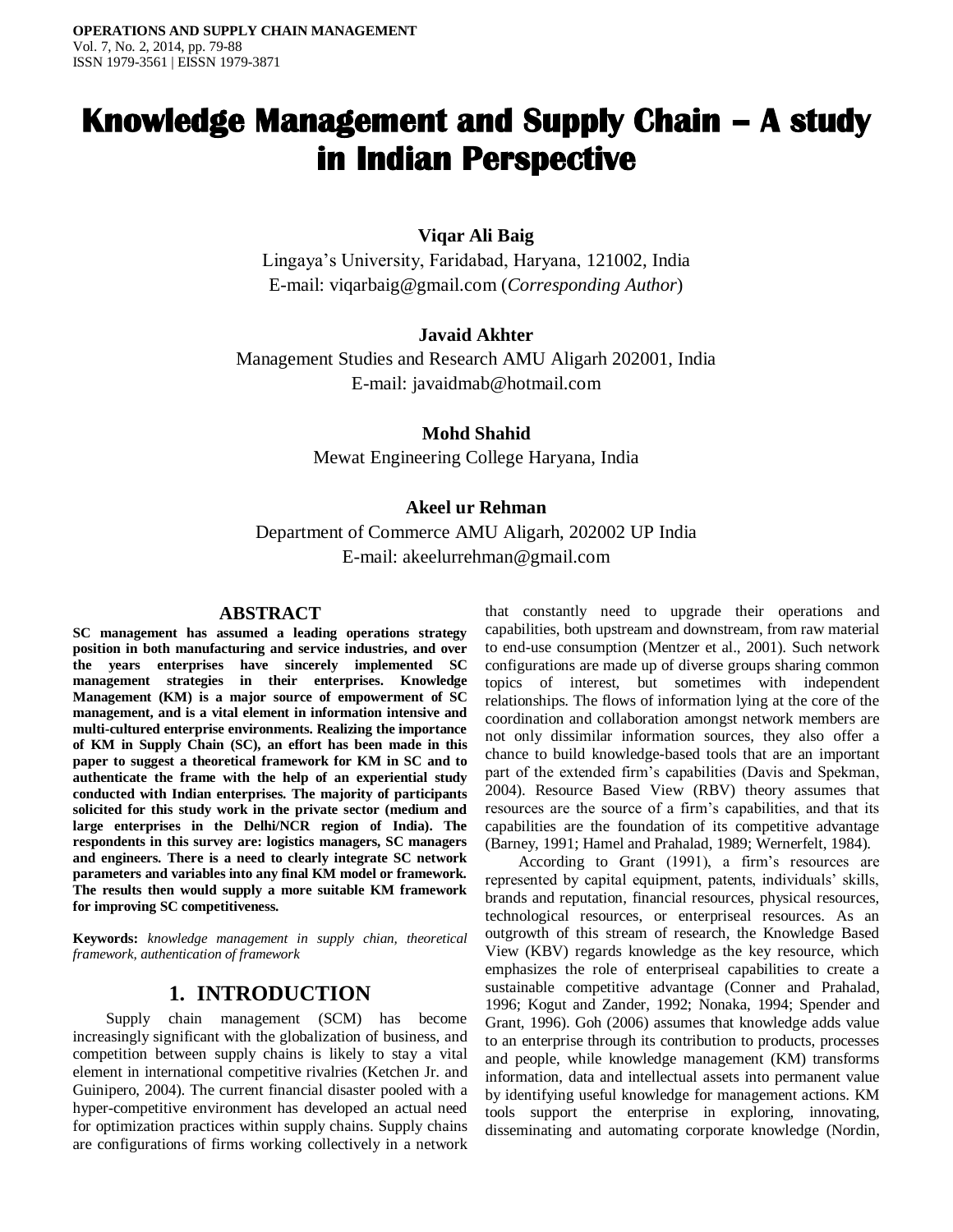2011). An integrated KM approach embraces cultural, enterprise, procedural, and methodical integration. Grant (1996) argues that firms exist so that individuals, seen as knowledge resources, can integrate their knowledge through the enterprise's routines, in the form of capabilities. While other theories emphasize the structure and process of enterprise activities, KBV stress the content of those activities by exploring the concept of ''capabilities'', seen as an important explanatory variable of performance.

Research on enterprise learning and knowledge management focuses on a fundamental set of questions. How do enterprises create knowledge? How do enterprises maintain the knowledge they create? How can an enterprise improve without first learning something new? How knowledge is transferred within and between enterprises and what factors facilitate its transfer? More recently, questions about how to transfer knowledge across enterprise boundaries appear in the literature (Wadhwa and Saxena, 2005), bringing an original perspective to the analysis and understanding of inter-firm collaboration (Grant and Baden-Fuller, 1995). The knowledgebased approach offers new insight into the mechanism for upgrading and transferring practices within supply chains and increasing numbers of researchers are exploring interenterprise sharing between different actors for improving supply chain performance (Dyer and Nobeoka, 2000; Wagner and Buko, 2005).

Current SCM literature is highly focused on structural issues (governance structures, structures of supply chain processes, networks, etc.) and has huge difficulties comprehending people issues, even if it is now wellestablished that companies exist due to individuals' motivation and preference for the shared identities they supply (Kogut and Zander, 1996). Learning and KM can be considered as drivers for supply chain development, and may be seen as processes likely to introduce innovation in supply chains (Gammelgard, 2007). In complex supply chains, members' combined information and experience may be the most significant source of value creation. New developments in computing and information technology now enable the retention and transfer of information at a supply chain scale that was not the possible when previous major contributions on KM and enterprise learning were proposed by researchers (Valmohammadi, 2013). According to Garvin's (1993) definition, a learning enterprise is ''skilled at creating, attaining and transferring knowledge, and at modifying its behavior to reflect new knowledge and insights''. This definition can be easily transposed to SCM considering that supply chains are learning enterprises where knowledge can be viewed as a quasi-public good to be shared across the member firms. As companies engage in longer term partnering relationships built around mutual goals and accompanied by a rich and deep exchange of information, inter-enterprise learning is a process that unfolds over time and links with knowledge acquisition and transfer, innovation and improved performance.

To date, most studies on knowledge management have maintained an intra-enterprise viewpoint. With this study, we make an attempt fill a gap in both supply chain management literature and knowledge management literature by providing empirical support for understanding each stage of the knowledge creation process applied in an inter-enterprise context. Our research question analyzes how the knowledge creation process can be adapted to supply chains and studies the factors enabling that process. Because this study is concerned with exchanges among members in a supply chain, we initially proposed a research framework that was then used to design a questionnaire covering all dimensions of the knowledge creation process according to the SECI model proposed by Nonaka and Takeuchi (1995). A particular emphasis is placed upon relationship context, an element demonstrated as being decisive in the knowledge creation process; in particular it defines the motivation of the supply chain partners to share knowledge over the system. To investigate our research question, a survey of Indian manufacturing firms likely to be concerned with knowledge creation within their supply chain was conducted.

# **2. BACKGROUND FOR THE RESEARCH**

Our objective in this study is to understand how knowledge is created in a SC. New possibilities for developing knowledge within SCs have emerged as information technologies have noticeably evolved over the last 15 years. This situation is considered in our effort to know how information sharing SCs change into Knowledge Sharing (KS) ones and the impact of the context on the transfer. The two main research questions ensuing from this analysis are: (1) Is it possible to characterize the background and the four stages of the SECI model when observing buyer–seller relationships within SCs? (2) What tools and techniques support the Knowledge Creation (KC) process in a SC? Are they particular to each stage or common to the whole process?

SCM and KM represent two main streams of research that have extensively developed over the past several years and many related issues are still addressed by consultants, practitioners or academics. One of these issues concerns the link between knowledge and SC outcomes, but very few studies have dealt with this particular aspect. The literature on Inter-enterprise KM (IKM) can be classified into numerous categories in accordance with the analysis focus, as shown in **Table 1**.

Currently, the literature review shows that there is no purposeful policy to develop IKM within enterprises and that IKM practices are spur-of-the-moment, implicit, interpersonal and specific to a particular circumstance. However, enterprises are aware that learning by doing with their associates is a considerable source of knowledge that needs to be exploited in the future. KM provides a vast potential to create and maintain greater value within SCs by using correct information technology (IT), but also by better understanding and mastering the KC process. Thus, there is a need for superior industrial research leading to KM-based SC evolution, as they assure vast benefits for enterprises. This paper recommends a means to better understand how knowledge is created within a SC by studying application of the SECI model to the observation of various interaction situations between SCs.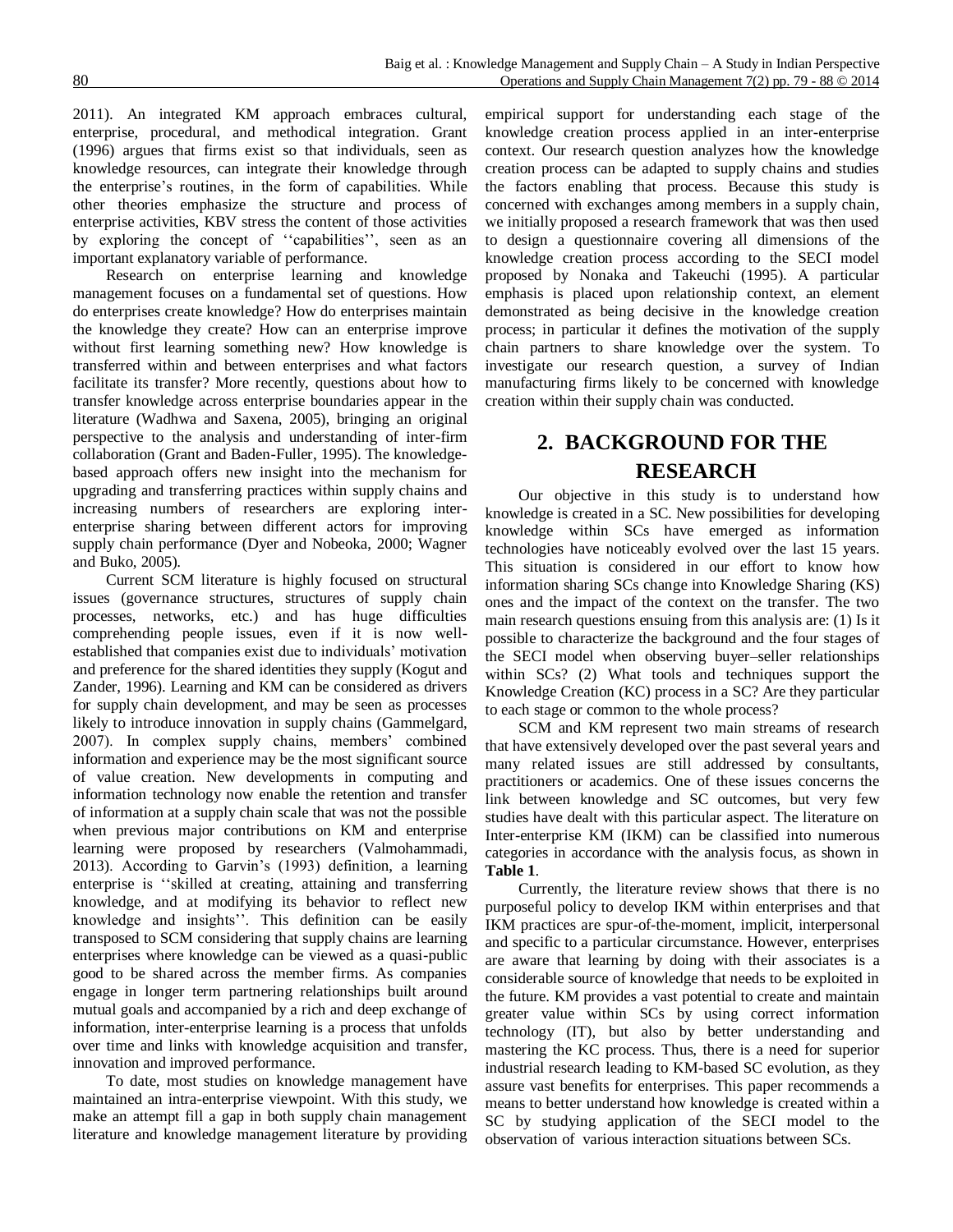# **3. A CONCEPTUAL MODEL FOR KM IN SC**

In this section, we recommend a conceptual model for KM in SC as an addition of the model presented by Nonaka

**Table 1** Summary of Selected Literature on KM in SCM

| <b>Authors</b>                | <b>Research subject</b>                                                                                                                                                                                                                                               | Methodology                                                                                                                                                                                                                                               |
|-------------------------------|-----------------------------------------------------------------------------------------------------------------------------------------------------------------------------------------------------------------------------------------------------------------------|-----------------------------------------------------------------------------------------------------------------------------------------------------------------------------------------------------------------------------------------------------------|
| Dyer and Nobeoka<br>(2000)    | Knowledge Transfer (KT) in a network                                                                                                                                                                                                                                  | Case study based of 30 interviews of Toyota<br>executives and senior executives + 21 first-tier<br>suppliers (US + Japan)                                                                                                                                 |
| Hansen (2002)                 | Knowledge-sharing<br>developed<br>routines<br>by<br>$\bullet$<br>Toyota and its suppliers<br>KS in a multiunit enterprise<br>$\bullet$                                                                                                                                | Case study of 120 new product development<br>$\bullet$<br>projects in 41 business units of a large electronics<br>company                                                                                                                                 |
| Bessant et al. (2003)         | Product development projects<br>$\bullet$<br>Inter-enterpriseal learning<br>$\bullet$                                                                                                                                                                                 | Case study of six industries (semiconductor<br>equipment, oil and gas, computer, aerospace,<br>chemical)                                                                                                                                                  |
| Dyer and Hatch<br>(2006)      | KS in a network<br>$\bullet$                                                                                                                                                                                                                                          | Analysis of 25 UK SCs<br>$\bullet$<br>Case study of 42 US automotive suppliers of Toyota<br>and US automakers                                                                                                                                             |
| Wagner and Buko<br>(2005)     | Influence of network resources on enterprise<br>$\bullet$<br>performance<br>Knowledge-sharing activities with customers,<br>$\bullet$<br>suppliers and research institutions<br>Analysis of specific roles of these different<br>actors in knowledge-sharing networks | Ten hypotheses tested by a mail survey of 182<br>enterprises<br>Multi-industry<br>enterprises<br>Germany<br>in.<br>and<br>Switzerland                                                                                                                     |
| Malhotra et al. (2005)        | SC partnership configurations<br>$\bullet$<br>KC in collaboration with<br>$\bullet$<br>associates for long-term advantage<br>٠                                                                                                                                        | Exploratory field case study of an IT-industry SC<br>$\bullet$<br>(RosettaNet B2B initiative)<br>Thirty-five interviews in 16 enterprises in the IT-<br>industry SC<br>Multiple-section<br>survey questionnaire<br>-91<br>on<br>$\bullet$<br>partnerships |
| Wadhwa and Saxena<br>(2005)   | KS amongst<br>٠<br>the SC members<br>Link with performance                                                                                                                                                                                                            | Development of demo models to encourage KS<br>$\bullet$<br>concepts<br>Application of a model for improved SCM                                                                                                                                            |
| Halley and Beaulieu<br>(2005) | Relationship between SC and KM practices<br>$\bullet$                                                                                                                                                                                                                 | Data collected from a questionnaire on<br>$\bullet$<br>163 Quebec manufacturing enterprises<br>٠<br>Research model tested by four hypothesis<br>٠                                                                                                         |
| Hult et al. (2006)            | Fit among strategy and eight knowledge<br>$\bullet$<br>elements<br>SC performance                                                                                                                                                                                     | Profile deviation analysis on 913 entities in SCs<br>$\bullet$<br>Identification of ideal profiles for five strategy types                                                                                                                                |
| Modi and Mabert<br>(2007)     | Supplier performance<br>٠<br>Supplier development<br>KT<br>Role<br>of<br>collaborative<br>inter-enterpriseal<br>communication                                                                                                                                         | Conceptual model to improve performance 215<br>supplier development experiences from<br>US manufacturing enterprises<br>٠                                                                                                                                 |
| Andersson et al.<br>(2008)    | Inter-enterpriseal innovation<br>$\bullet$<br>IT projects<br>٠<br>Dimensions of architectural knowledge<br>$\bullet$                                                                                                                                                  | Building of a theoretical model of<br>$\bullet$<br>architectural knowledge development Swedish<br>transport industry network                                                                                                                              |

and Takeuchi (1995). The locus of responses to innovation challenges has shifted from single innovators to innovative networks of varied actors (Boland et al., 2007; Tuomi, 2002).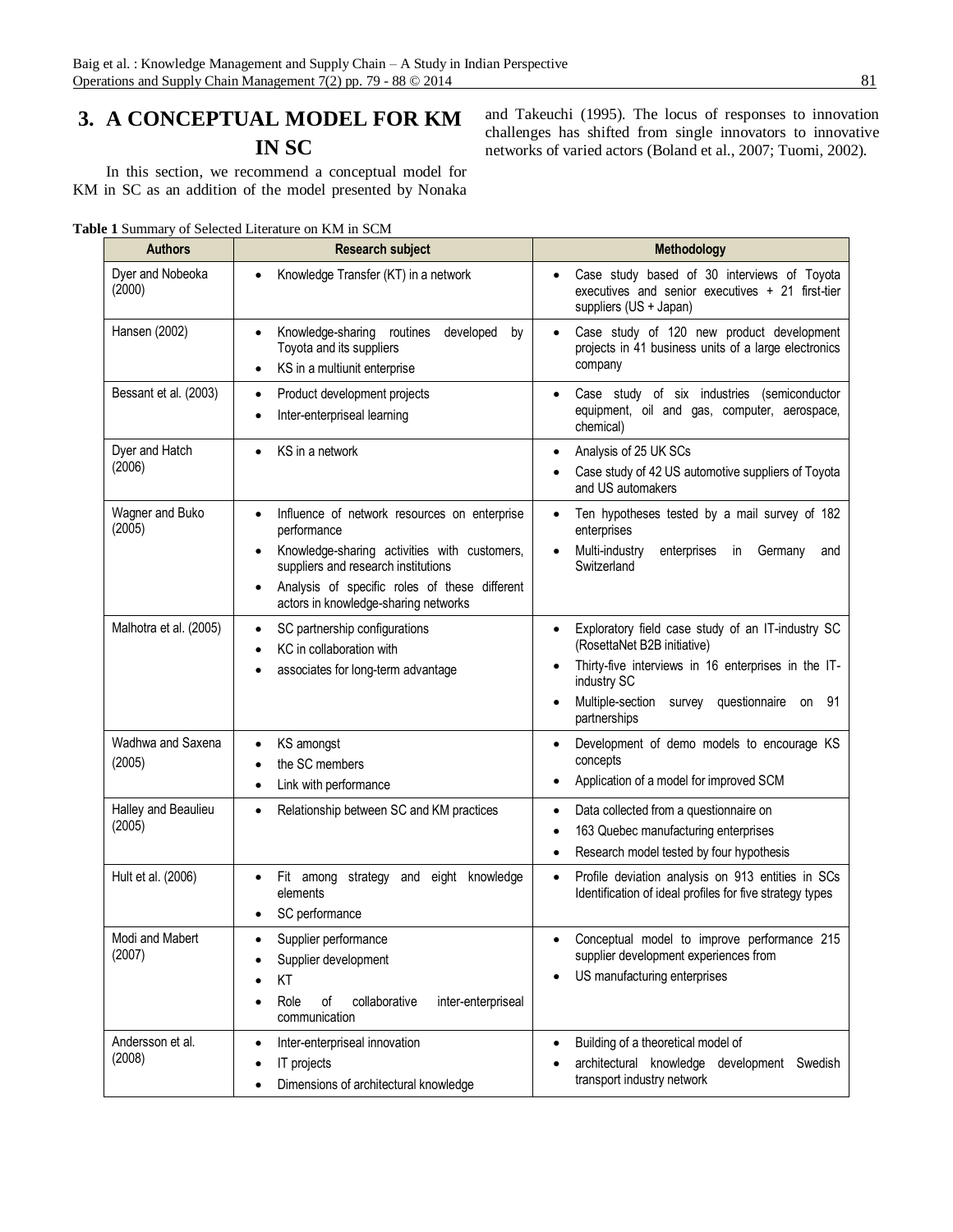This development gives knowledge a strategic role in interenterprise networks (Andersson et al., 2008). In spite of this, little is known about joint KS for performance enhancement in SCs. Particularly, the process of KC and transfer that consists of capturing a part of implicit knowledge and transforming it into explicit knowledge that can be obtained and used by several actors in the SC has not yet been studied. In fact, a high level of tacitness makes the transfer of knowledge within and outside the borders of the enterprise very challenging (Simonin, 2004; Wagner and Buko, 2005). Tacit knowledge is best obtained through collaborative experience and KT needs at least a partial codification of implicit knowledge (from tacit to explicit), while applying it needs an internalization of the obtained knowledge (from explicit to tacit) (Nonaka and Takeuchi, 1995). This theory of KC developed by Nonaka and Takeuchi is based on a knowledge level that goes from individual to inter-enterprise and is particularly pertinent to observing the KS process within SCs. These authors consider that a ''spiral emerges when the interaction between tacit and explicit knowledge in elevated dynamically from a lower ontological level to higher levels''.

#### *3.1 Ba concept for KM in SCM*

''Ba'', a Japanese term meaning ''place'', was used by Nonaka and Takeuchi in the explanation of their theory about the key role of the enterprise in the dynamic of KC. To access KC and implement Nonaka and Takeuchi's knowledge spiral, they identified five dimensions representing necessary conditions for knowledge spiral development: intention, autonomy, creative chaos, redundancy and variety information. Nonaka and Takeuchi assume that ''Ba'' permits the enterprise to optimize access to the four phases of the SECI model.

Our questionnaire cautiously integrates these five conditions in the corresponding items in SC (see **Table 2**). One important aspect of our study is that the results reveal the respondent's insight of their shared contexts. Nonaka and Takeuchi (1995) formalize the entire process in a four-mode model called SECI (socialization – sympathized knowledge, externalization – conceptual knowledge, combination – systemic knowledge, internalization – operational knowledge) that characterizes how the contents of knowledge interact with each other in the spiral of KC (see **Figure 1**).

| Table 2 Dimensions of Ba Concept |  |  |  |  |  |
|----------------------------------|--|--|--|--|--|
|----------------------------------|--|--|--|--|--|

| Dimensions of<br>Ba       | Questions                                                                                                                   |  |  |
|---------------------------|-----------------------------------------------------------------------------------------------------------------------------|--|--|
| Intention                 | Your associate wants to share information with<br>you                                                                       |  |  |
| Autonomy                  | You have some autonomy to act in the<br>background of your work with your associate                                         |  |  |
| Creative chaos            | Your practice with your associate changes<br>regularly, you must familiarize yourself                                       |  |  |
| Redundancy                | Information flows well between your associate<br>and yourself, even if the associates are<br>changing                       |  |  |
| Variety of<br>information | You have access to a wide<br>οf<br>range<br>information to help you handle with different<br>situations with your associate |  |  |

#### *3.2 Socialization*

The first phase of KS takes place when meetings happen with partnering enterprises and suppliers during informal and formal meetings, at corporation sites or at conferences and workshops. Socialization occurs via interactions between the focal business and suppliers or partnering enterprises, as well as customers. KT occurs concerning suppliers and their performance in terms of maintaining flexibility, quality, and responsiveness.

From tacit to tacit: socialization concerns the interaction between individuals within a group. Swap takes place through observation, imitation and sharing experiences. Socialization is a process of sharing experiences: ''learning by- doing'' is a practice that exemplifies the fundamental concept of socialization. Experience is the key for acquiring tacit knowledge, such as shared mental models and technical skills. This also includes observation, imitation, and practice.

However, "experience" is the key, which is why the mere ''transfer of information'' often makes little sense to the receiver. The variables listed in **Table 3** were chosen to measure different facet of socialization. Recall that the questionnaire was based on solving a problem that the respondent had to cope with in collaboration with one of its associates. The socialization process is the first communication between the two parties.

| <b>Table 3</b> Dimensions of Socialization |  |  |  |  |
|--------------------------------------------|--|--|--|--|
|                                            |  |  |  |  |

| Dimensions of socialization    | Dimensions of socialization    |  |
|--------------------------------|--------------------------------|--|
| Face to face                   | Face to face                   |  |
| Brainstorming                  | Brainstorming                  |  |
| Informal meeting               | Informal meeting               |  |
| Informal swaps                 | Informal swaps                 |  |
| Transmission of best practices | Transmission of best practices |  |

#### *3.3 Externalization*

The second phase of KS (from tacit to explicit) takes place by investigation of practices and understanding. This follows socialization and well defined informal KS. It takes place in SCs when signing contracts or going through outsourcing processes. Through socialization, one can build up potential business contacts as a part of SC operations. This then can be extended by further information swaps to understand each other's requirements and finally go through the process of formal contract documentation. This process emerges to result in the formalization, via concrete swaps, of informal knowledge shooting from the socialization phase. To characterize the variables of outsourcing, several dimensions have been chosen some of which include: need to formalize the process, structured meetings, definition of contract specifications, and archiving documents (see **Table 4**).

**Table 4** Dimensions of Externalization

| Dimensions of Externalization         | Dimensions of Externalization         |
|---------------------------------------|---------------------------------------|
| Need to formalize                     | Need to formalize                     |
| Structuring meetings                  | Structuring meetings                  |
| Definition of contract specifications | Definition of contract specifications |
| Archiving documents                   | Archiving documents                   |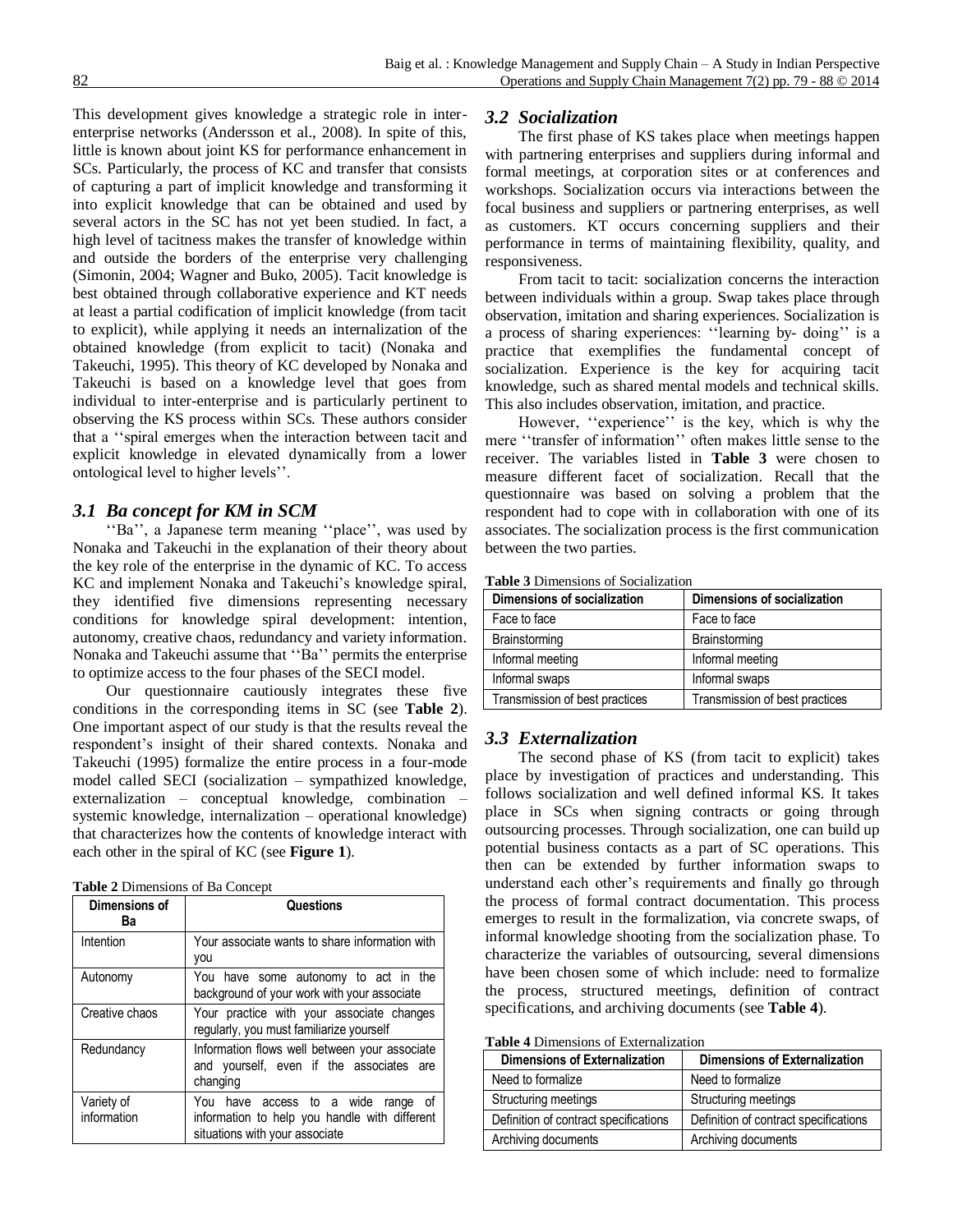#### *3.4 Combination*

This stage of KS occurs in SC management while swapping information among a network of enterprises in a SC through formal communication mediums such as meetings, telephone conversations, and emails.

This grouping phase transforms explicit knowledge into more formal swaps of explicit knowledge among the various SC actors such as partnering enterprises, customers, and government institutions (see **Table 5**). The combination stage systemizes the concepts into a knowledge system. Individuals

swap and combine knowledge through media such as documents, meetings, telephone conversations and computer communication networks. Information is reconfigured by sorting, combining, and categorizing. Formal education and many training programs work this way. For example, a new product concept governs the combination phase in which existing technologies are combined to develop a prototype (Nonaka and Takeuchi, 1995). **Table 5** indicates the major dimensions or attributes that facilitate the combination phase in KM.



**Figure 1** The Four Modes of Knowledge Conversion



**Figure 2** A Model for KM in SC

**Table 5** Dimensions of Combination

| Dimensions of combination   | Dimensions of combination   |
|-----------------------------|-----------------------------|
| Integration of experiments  | Integration of experiments  |
| Using several tools         | Using several tools         |
| Creation of new knowledge   | Creation of new knowledge   |
| Development of common tools | Development of common tools |

### *3.5 Internalization*

Internalization of knowledge in a SC is meant to change explicit knowledge into tacit (implicit) knowledge through a process of learning by doing or the implementation of knowledge in a SC through a systematic approach by developing a suitable implementation framework. This results in an efficient problem solving technique in SCM. **Table 6** presents the key aspects of internalization that comprise accomplishment of learning processes, solving problems

faster, external collaborations for new best practices and internal sharing of them in a SC.

|  | <b>Table 6</b> Dimensions of Internalization |  |  |  |
|--|----------------------------------------------|--|--|--|
|--|----------------------------------------------|--|--|--|

| Dimensions of Internalization | Dimensions of Internalization |
|-------------------------------|-------------------------------|
| Learning                      | Learning                      |
| <b>Faster solutions</b>       | <b>Faster solutions</b>       |
| External development          | External development          |
| Internal sharing              | Internal sharing              |

#### *3.6 Proposition of a model for KM in SC*

The idea of KC between different actors belonging to the same SC can be linked to the ACT model developed in cognitive psychology (Anderson, 1983; Singley and Anderson, 1989). This model is focused on the acquisition and transfer of tacit knowledge in a unidirectional way (from declarative to procedural). However, it helps to understand the links between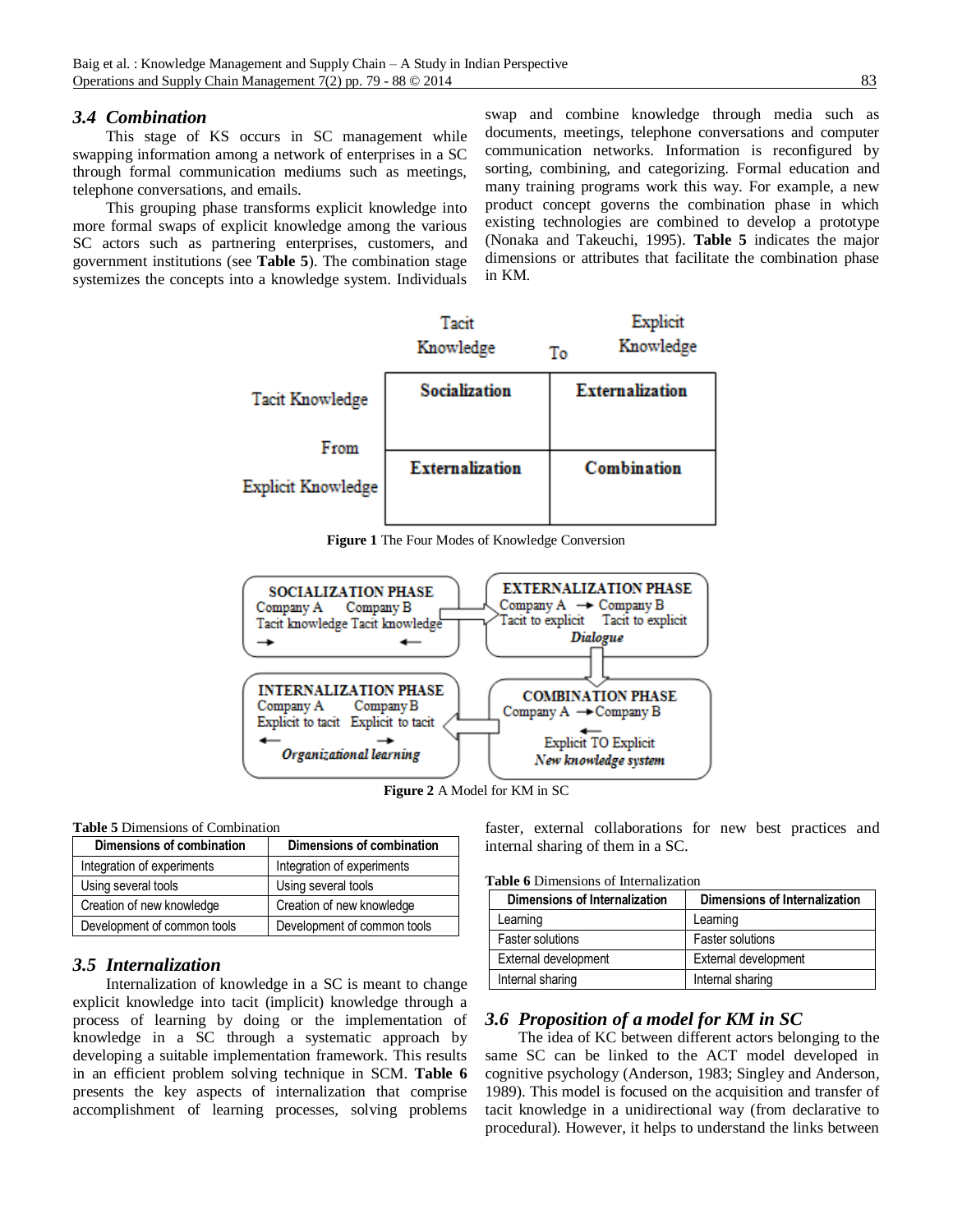tacit (procedural) and explicit (declarative) knowledge as showed in our framework (see **Figure 2**). The socialization phase finds its origin in Hans Gadamer's concept of ''fusion of horizons". Gadamer (1989) developed this concept to study methodology for interpreting historical tests. He argues that a true understanding of a text is a ''fusion'' of the interpreter's and the author's horizons. Applied to the KM concept, socialization can be considered as a ''fusion'' of participants' implicit knowledge into a shared mental model. Nonaka and Takeuchi (1995) explain that the first example of socialization came from Honda, which set up ''brainstorming camps'' to solve difficult problems in development projects. In the background of a transactional relationship, socialization means a swap of commercial information between associates, but no mixing of their respective enterprise cultures.

The real dialogue begins with the externalization phase when associates begin to swap explicit information that comes from their own internal tacit knowledge. According to Graumann (1990), dialogue is a multi-perspective acknowledgement and is inherently related to a collective action. As associates decided to jointly solve a problem, it is necessary to transform part of implicit knowledge into explicit knowledge. Our study of Indian enterprises aims to understand this process by analyzing practices and tools used to understand this conversion. Once explicit knowledge is shared, new models and practices can be developed to create a new knowledge system. Associates swap and combine knowledge through media such as documents, meetings, emails, telephone conversations, or computerized communication networks. Reconfiguration of existing information can cause new knowledge that will be included in tacit knowledge when experiences are internalized into enterprises' implicit knowledge bases in the form of routines, technical know-how or shared mental models. The Internalization phase can be compared to the ''learning-by-doing'' concept that concerns the capability of workers to improve their productivity by regularly repeating the same type of action. In a SC framework, internalization occurs when a company ''reexperiences'' practices that were learned from other enterprises' experiences.

# **4. RESEARCH OBJECTIVES AND METHODOLOGY**

#### *4.1 Research Objectives*

Our research question attempts to analyze how the KC process can be adapted to SCs and which factors enable that process. This research is based on the process of KM and specifically uses Nonaka's matrix of KC(Nonaka and Takeuchi, 1995; Ruggles, 1998).

### *4.2 Research Methodology*

The majority of participants solicited for this study work in the private sector (medium and large enterprises in the Delhi/NCR region of India). The respondents in this survey are: logistics managers, SC managers and engineers. The study focused on three levels of analysis: strategic, tactical and

operational. All the individuals who were interviewed have a direct link with SC functioning and regularly face issues related to associates within the SC.

# *4.3 Questionnaire*

The research is based on a questionnaire containing 66 questions, the majority of which are closed in nature (57 closed questions versus seven open questions). Among these items, several questions relate specially to the process of KM, to Nonaka and Takeuchi's knowledge matrix, and to KM practices. A pre-test was conducted with four SC professionals in order to refine the questionnaire. This work allowed us to reformulate certain questions and to create several sections so that the study duly addresses the issues of KM in SCM.

The questionnaire is composed of five parts: 1. The collaborative framework refers to Nonaka's Ba concept. 2. The information swap between associates refers to the process of socialization. 3. Sharing knowledge refers to the process of externalization. 4. Collaborative swaps and shared KC refer to the process of combination. 5. Dissemination and transfer of knowledge refers to the process of internalization.

### *4.4 Data Collected*

Most of the time, the administration of these questionnaires was conducted face to face (75%), with a small proportion of questionnaires (25%) being administered by email. The choice of a face-to-face mode is justified by the qualitative part of the questionnaire: it seemed more suitable to interact directly about the subject to encourage/support the discussion. The data collection was conducted over a period of four months. All answers were originally collected manually, directly on the questionnaire in paper form and then entered into the statistical software SPSS and Excel.

# **5. EMPIRICAL ANALYSIS**

The data collected using the questionnaire was analyzed to operationalize the model for KM in SCM and then to recognize some decisive success factors for managing knowledge effectively with the objective of enhancing the competitiveness of SCs. We also collected data on the impact of KM in SC. The Ba concept was validated from the perspective of the importance of variety and redundancy of information swapped, creative chaos, independence and willingness to share information. The KM process model (SECI) was then validated with the help of empirical data and analysis.

# *5.1 Company Characteristics*

The firms interviewed work in industry or services at an international level. The numbers of employees vary between 100 and several thousand (**Table 7**). The turnover ranges from 1.5 million to 2.5 billion dollars. The average company age is 35 years and the deviation is 15 years. The majority of the firms are mature companies but supply chain services have not necessarily existed for a very long time: on average, around 10 years.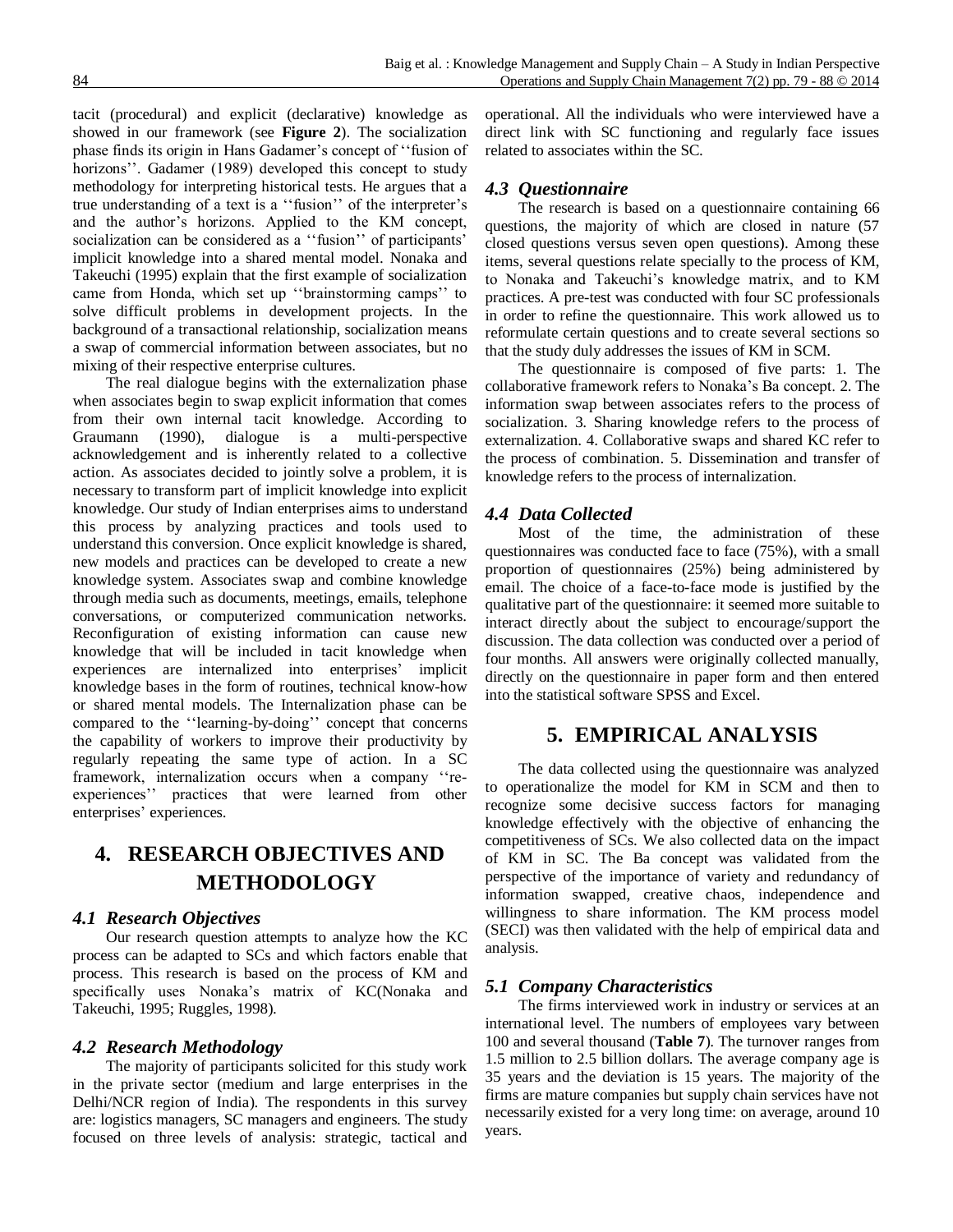Regarding industry orientation, the respondents are mainly in manufacturing. Indeed, 75 % come from this sector and the remaining companies are divided into services, production and distribution of electricity, gas and water; trade, repair of motor vehicles and household goods; hotels and restaurants; transport and communications or health and social work. Considering the theme of our study, namely knowledge transfer between focal company and partnering firms or suppliers, it is more appropriate to focus on manufacturing companies. Also, manufacturing companies offer a better scope for supply chain management and their competitiveness relies on an effective KM process and implementation. Therefore, our study is mainly concentrated in the manufacturing sector.

**Table 7** Size of Respondent Firms

| Number of employees | <b>Number of responses</b> | Percentage |
|---------------------|----------------------------|------------|
| Less than 250       | 26                         | 14.5       |
| Between 250 and 500 | 32                         | 19.5       |
| More than 501       | 98                         | 55.8       |
| Total               | 156                        | 89.9       |
| Not responded       | 13                         | 111        |
| Total               | 169                        | 100        |

### *5.2 Impact of KM in SC*

The most important characteristic of the interviewed enterprises is that knowledge is considered central to improving their SC. The sharing of data, information and knowledge among both upstream and downstream members of a SC is perceived as critical to success. We monitor that the most important issues cited by the respondents were: reliability in deliveries (24%), the irregularity of the quality of goods delivered (17%) and the costs associated with bad inventory management (15%), supplier ability problems (9%), and the risk about supplier (10%). Many of them were related to the upstream flow of the SC. This clearly justifies the focus of our study on KM between focal and partnering enterprises in a SC.

#### *5.3 Ba Concept*

To ease data analysis, we looked at the five dimensions of Ba (intention, independence, creative chaos, redundancy and variety information) and used averages. We can watch that enterprises have a positive perspective towards swapping information and knowledge among the SC network actors. A large majority of them have a redundancy of information, independence and their intention to swap with associates is strong (more than 75%). Variety of the information and creative chaos are less represented but their percentages none the less exceed 57%. SC networks have partnering enterprises with varied characteristics and goals. This implies that autonomy, redundancy and willingness to share information significantly support KM with a goal of improving the performance of SCs. Nonaka's Ba concept is an essential element of the SECI model. In our study, we have a good representation of this context, thus lending good credibility to the following results of the four phases of the model.

#### *5.4 KC Phases - Socialization*

A phase was considered very good if this aggregate rating was higher than 5.5 (on a scale of 7); quite good when aggregate rating was between 4.5 and 5.5 and not so good when it was below 4.5. A Likert scale was used in the questionnaire. The socialization phase was regarded as having been performed by the associates when this cumulative rating was greater than 5.5 (on a scale of 7), rather well done when cumulative rating was between 4.5 and 5.5 and poorly performed when it was less than 4.5.

To validate each phase of the SECI model, we considered the average results. According to our results, the socialization phase is well represented with an aggregate rating of 5.24. We can say that, at the beginning of the collaboration, when associates have a problem to solve, they need to meet informally. Depending upon the alignment of interests of focal and partnering enterprises, the networking between them takes place. This implies that in the beginning of SC network development, information interaction will facilitate the transition to externalization. The SECI process is initiated by this phase, characterized by a swap of tacit knowledge.

#### *5.5 Externalization*

From implicit to explicit: All four dimensions are well represented. Their percentages are equal to or greater than 75%. Overall, enterprises like to keep track of their swaps while formally dealing with suppliers or partnering enterprises. This is important to make sure that performance objectives are met by both central and partnering enterprises. Formal contract processes facilitate this to be accomplished in SCM. According to our results, the externalization phase is well represented with a cumulative rating of 5.13 on the same Likert scale. After an informal swap, associates in a SC network require to formalize their reflections. This phase emerges to partake in the development of part of the final solution. It is vital to formalize the business, reassure both associates and co-improve SC performance by creating new solutions such as exchanging different methods, conceptualizing processes, and optimizing solutions.

### *5.6 Combination*

From explicit to explicit: We considered that the combination phase was characterized by an cumulative rating of three dimensions: integration of experiments, creation of new knowledge, and development of common tools. The dimensions of combination demonstrate very different percentages from the other indicators. Indeed, enterprises appear to know how to combine the experience related to problem solving with their associates but few of them develop new knowledge. Though developing common tools or methods is not as critical as that of integration systems for knowledge creation, but they do affect the consistency, through automation and standardization, of information flow throughout the SC network. According to our results, the combination phase is weakly represented with an cumulative rating of 4.4 on the same Likert scale. Few associates created common tools together. In fact, our results point to that only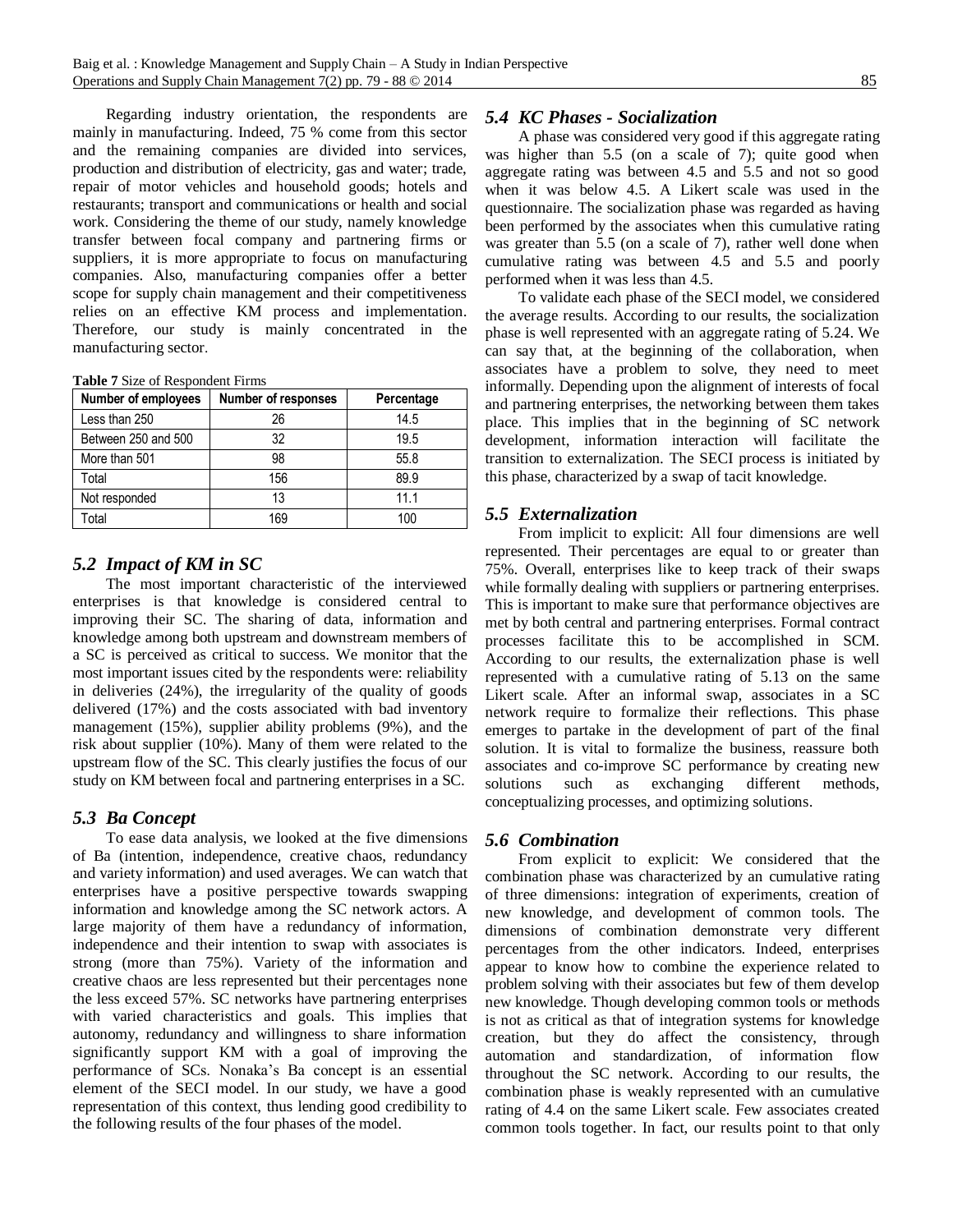24% of enterprises developed common tools. Among these tools, most are Excel tables, EDI (electronic data swap), SAP, Kanban tool and VMI. Combination is the process of converting explicit knowledge into more complex and systematic sets of explicit knowledge. The new explicit knowledge is then disseminated among the members of the enterprise. As a general rule, this phase is difficult, and in our study, SC services are large and complex. Considering the case of sustainable SC and green manufacturing, it is essential to go beyond the black box to explore innovative SCM solutions taking into account diverse external factors such as government regulations, taxes, and political environments.

#### *5.7 Internalization*

From explicit to implicit: We considered that the internalization phase was characterized by a cumulative rating of four dimensions: learning, faster solutions, external development and internal sharing. The practices of internalization are represented mainly by the ''learning'' dimension and ''faster solutions''. Certainly, when a solution is found in collaboration with a partner, enterprises appear to integrate them into their practices comparatively easily and thus save more and more time in their SC. Agility has become a gradually more desirable attribute during the last decade. Enterprises are developing their SC network so that the enterprises can compete based on responsiveness and flexibility. This needs a real-time information sharing system to support quick decision-making or developing quick solutions through enterprise learning and internal information sharing in a SC network. According to our results, the Internalization phase is well represented with an aggregate rating of 5.3. Internalization is the process of understanding and integrating explicit knowledge into implicit knowledge. Through internalization, created explicit knowledge is shared throughout an enterprise and transformed into tacit knowledge by individuals. Internalization is very much related to 'learning by doing'. Explicit knowledge, such as product concepts or manufacturing procedures, has to be accomplished through action and practice. In our study, the majority of managers were able to solve their problems and share this experience with other actors of the enterprise in different contexts. These four modes do not work in isolation and they are strongly interdependent (Nonaka, 1995). To support the process of KC, individual tacit knowledge must be assimilated by other members of the enterprise, and then a new spiral of KC can begin.

# **6. SUMMARY OF FINDINGS AND CONCLUSIONS**

#### *6.1 Summary of Findings*

Based on the conceptual framework proposed for KM in SC and empirical validation of the model, the some of the following findings may be useful for further investigation and application in practice:

We monitor that when the situation is qualified as "bad" by the firms, only 38% of them assert creating common

tools with their associates and create knowledge. When no common tools are developed the KC process fails.

- This study shows that learning can be realized across company borders and those enterprises within a SC produce knowledge by working together. The development of tools that allow knowledge to be formed is a very important result since we show that when such tools are developed by associates, knowledge is created in the majority of these enterprises.
- Socialization and externalization are two stages that are well-perceived by enterprises but the combination stage is rarely mentioned. It most likely means that there are some blockades to KS and the nature of these brakes should be further explored. If knowledge brings value to enterprises and is a source of competitive advantage, according to KBV theory, the way knowledge is created within a SC appears to be blocked by the combination stage.
- KM in the early stage of SC network development should focus on a socialization approach to abolish barriers to networking and developing business relationships between a central company and its partnering enterprises in a SC.

#### *6.2 Conclusions*

An attempt has been made in this paper to study KM in SC networks. The objective of the study is to explore the application of an existing KM model or framework in selected Indian enterprises through experiential data collection and analysis. The model that was selected is based on Nonaka's four stage spiral model (SECI). This model appeared interesting at the beginning of KM evolution, but advanced developments happening over the past decade, especially with SC becoming an integral part of operations strategy have revealed that it is not completely suited to the current SCM environment. There is a need to clearly integrate SC network parameters and variables into any final KM model or framework. The results then would supply a more suitable KM framework for improving SC competitiveness.

## **REFERENCES**

- Anderson, J.R., (1983). *The Architecture of Cognition*. Harvard University Press, Cambridge, MA.
- Andersson, M., Lindgren, R., Henfridsson, O., (2008). Architectural knowledge in inter enterpriseal IT innovation, *Journal of Strategic Information Systems* 17, 19–38.
- Barney, J.B., (1991). Enterprize resources and sustained competitive advantage, *Journal of Management* 17 (1).
- Bensaou, M., Venkatraman, N., (1995). Configurations of interenterpriseal relationships: a comparison between US and Japanese automakers. *Management Science* 41 (9), 1471–1492.
- Bessant, J., 2004. SC learning. In: New, S., Westbrook, R. (Eds.), *Understanding SCs*. Oxford University Press, New York.
- Bessant, J., Kaplinsky, R., Lamming, R., 2003. Putting SC learning into practice. *International Journal of Operations and Production Management* 23 (2), 167–184.
- Boland, R.J., Lyytinen, K., Yoo, Y., 2007. Wakes of innovation in project networks: the case of digital 3-D representations in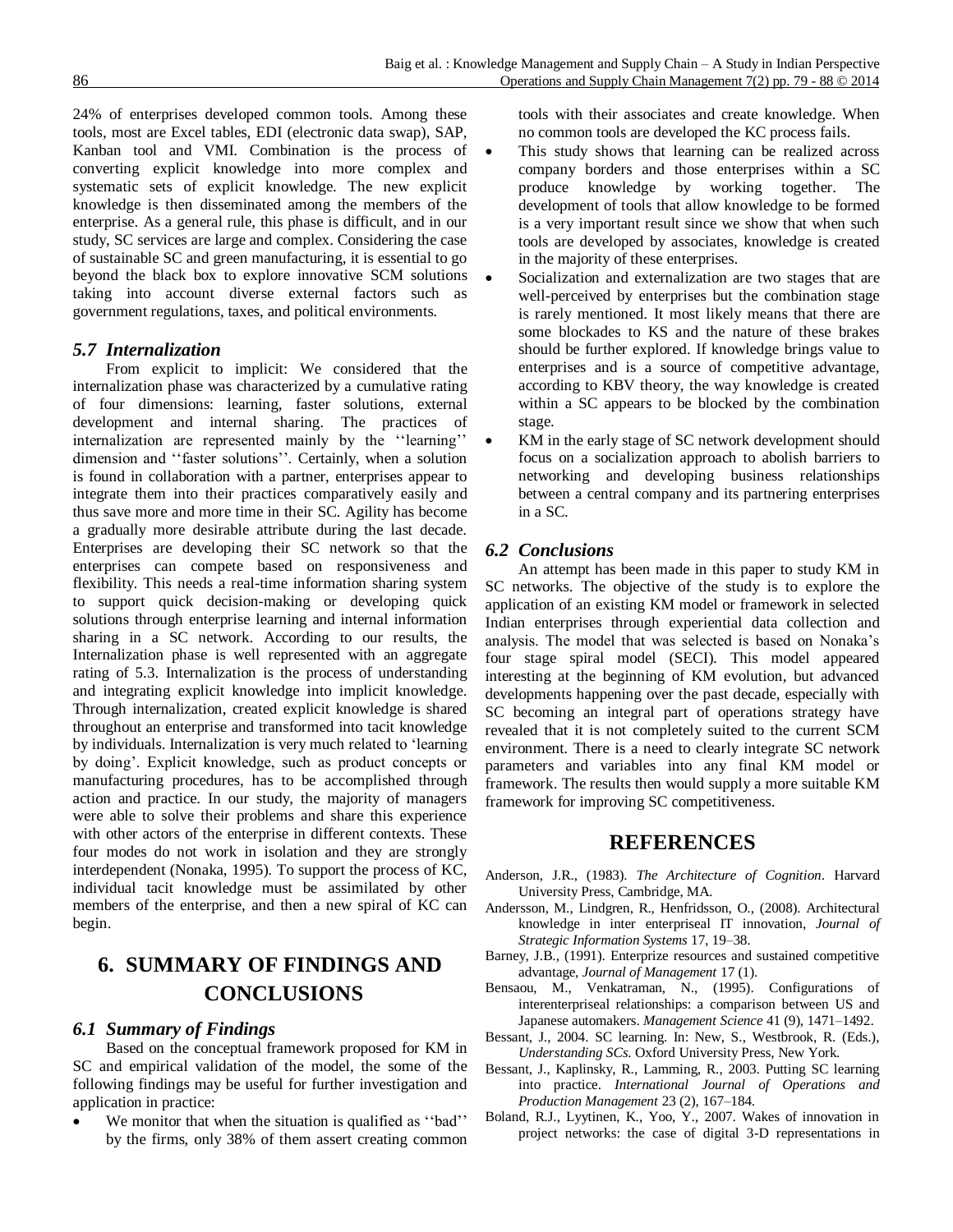architecture, engineering, and construction. *Enterprise Science* 18 (4), 631–647.

- Choi, C.J., Lee, S.H., 1997. A knowledge-based view of cooperative inter-enterpriseal relationships. In: Beamish, P.W., Killing, J.P. (Eds.), *Cooperative Strategies, European Perspectives*. New Lexington Press, San Francisco, CA, pp. 33–58.
- Chow, H.K.H., Choy, K.L., Lee, W.B., Chan, F.T.S., 2005. Design of a knowledge-based logistics strategy system. *Expert Systems with Applications* 29, 272–290.
- Conner, K., Prahalad, C.K., 1996. A resource-based theory of the enterprize: knowledge versus opportunism. *Enterprise Science* 7 (5), 477–501.
- Davis, E.W., Spekman, R.E., 2004. *The Extended Enterprise*. Prentice Hall PTR, Upper Saddle River, NJ.
- Dyer, J.H., Hatch, N.W., 2006. Relation-specific capabilities and barriers to knowledge transfer: creating advantage through network relationships. *Strategic Management Journal* 27, 701– 719.
- Dyer, J.H., Nobeoka, K., 2000. Creating and managing a highperformance knowledge-sharing network: *the Toyota case. Strategic Management Journal* 21, 345–367.
- Eisenhardt, K.M., Martin, J.A., 2000. Dynamic capabilities: what are they? *Strategic Management Journal* 21, 1105–1122.
- Fabbe-Costes, N., Lancini, A., 2009. Gestion inter-organisationnelle des connaissances et gestion des chaînes logistiques: enjeux, limites et défis. *Revue management et avenir* 24 (4), 123–145.
- Gadamer, H., 1989. *Truth and Method, second ed*. Crossroad, New York.
- Gammelgard, B., 2007. Editorial. *International Journal of Learning and Change* 2 (2), 127–129.
- Garvin, D.A., 1993. Building a learning enterprise. *Harvard Business Review* 71 (4), 78–91.
- Goh, A., 2006. A strategic management framework for leveraging knowledge innovation. *International Journal of the Computer, the Internet and Management* 14 (3), 32–49.
- Grandori, A., Kogut, B., 2002. Dialogue on enterprise and knowledge. *Enterprise Science* 13 (3), 224–231.
- Grant, R.M., 1991. The Resource-Based Theory of Competitive Advantage : Implications for Strategy Formulation. *California Management Review, Spring,* pp. 114–135.
- Grant, R.M., 1996. Toward a knowledge base theory of the enterprize. *Strategic Management Journal* 17, 109–122 (special issue).
- Grant, R.M., Baden-Fuller, C., 1995. A Knowledge-Based Theory of Inter-Enterprize Collaboration. *Paper Presented at the Academy of Management.*
- Graumann, C.F., 1990. Perspectival structure and dynamics in dialogues. In: Markova, I., Foppa, K. (Eds.), *The Dynamics of Dialogue*. Harvester Wheatsheaf, New York, pp. 105–126.
- Halley, A., Beaulieu, M., 2001. SC management and the development of competencies: *the learning logistics concept and applications. SC Forum 2* (2), 12–19.
- Halley, A., Beaulieu, M., 2005. KM practices in the context of SC integration: the Canadian experience. *SC Forum: An International Journal* 6 (1), 66–81.
- Hamel, G., Prahalad, C.K., 1989. Strategic intent. *Harvard Business Review (May–June)*, 63–76.
- Hansen, M.T., 2002. Knowledge networks: explaining effective KS in multiunit organisations. *Enterprise Science* 13 (1), 232–248.
- Hult, G., Ketchen, D.J., Stanley, S.F., 2004. Information processing, knowledge development, and strategic SC performance. *Academy of Management Journal* 47 (2), 241–253.
- Hult, G., David, J.K., Cavusgil, S.T., Calantone, R.J., 2006. Knowledge as a strategic resource in SCs. *Journal of Operations Management* 24, 458–475.
- Ketchen Jr., D.J., Guinipero, L.C., 2004. The intersection of strategic management and SC management. *Industrial Marketing Management* 33 (1), 51–56.
- Kogut, B., Zander, U., 1992. Knowledge of the enterprize, combinative capabilities, and the replication of technology. *Enterprise Science* 3 (3).
- Kogut, B., Zander, U., 1996. What enterprizes do? Coordination, identity and learning. *Enterprise Science* 7 (5), 502–518.
- Leidner, D.E., 2010. Globalization, culture, and information: Towards global knowledge transparency. *Journal of Strategic Information Systems* 19 (2), 69–77.
- Malhotra, A., Gosain, S., El Sawy, O.A., 2005. Absorptive capacity configurations in SCs: gearing for partner-enabled market knowledge creation. *MIS Quarterly* 29 (1), 145–187.
- Mentzer, J.T., Flint, D.J., Hult, G.T.M., 2001. Logistics service quality as a segment-customized process. *Journal of Marketing* 65 (October), 82–104.
- Modi, S.B., Mabert, V.A., 2007. Supplier development: improving supplier performance through knowledge transfer. *Journal of Operations Management* 25, 42–64.
- Nishida, K., 1970. *Fundamental Problems of Philosophy: The world of Action and the Dialectical World*. Sophia University, Tokyo.
- Nonaka, I., 1994. A dynamic theory of enterpriseal knowledge creation. *Enterprise Science* 5 (1), 14–37.
- Nonaka, I., Konno, N., 1998. The concept of 'Ba': building a foundation for knowledge creation. *California Management Review* 40, 40–55.
- Nonaka, I., Takeuchi, H., 1995. *The Knowledge Creating Company*. Oxford University Press.
- Nonaka, I., Toyama, R., 2003. The knowledge creating theory revisited: KCas a synthesizing process. *KM Research and Practice 1*, 2–10.
- Nordin. N (2011) Lean Manufacturing Implementation in Malaysian Automotive Industry: An Exploratory Study. *Operations and Supply Chain Management* 4(1), pp*.* 21-30
- Peterson, H.C., 2002. The learning SC: pipeline or pipedream? *American Journal of Agricultural Economics* 84 (5), 1329– 1336.
- Romano, P., 2003. Co-ordination and integration mechanisms to manage logistics processes across supply networks. *Journal of Purchasing and Supply Management* 9 (3), 119–134.
- Ruggles, R., 1998. The state of the notion: KM in practice. *California Management Review* 40 (3), 80–89.
- Shimizu, H., 1995. Ba-principle: new logic for the real-time emergence of information. *Holonics 5* (1), 67–69.
- Simonin, B.L., 2004. An empirical investigation of the process of knowledge transfer in international strategic alliances. *Journal of International Business Studies* 35 (5), 407–427.
- Singley, M.K., Anderson, J.R., 1989. *The Transfer of Cognitive Skill*. Harvard University Press, Cambridge, MA.
- Sobrero, M., Roberts, E.B., 2002. Strategic management of supplier– manufacturer relations in new product development. *Research Policy 31* (1), 159–182.
- Spender, J.C., Grant, R.M., 1996. Knowledge of the enterprize: overview. *Strategic Management Journal 17*, 5–9.
- Tuomi, I., 2002. *Networks of Innovation: Change and Meaning in the Age of the Internet*. Oxford University Press, New York.
- Valmohammadi C., (2013), Investigating Supply Chain Management Practices in Iranian Manufacturing Organizations, *Operations and Supply Chain Management*, 6 (1), pp. 36 – 42.
- Van Baalen, P., Bloemhof-Ruwaard, J., Van Heck, E., 2005. KS in an emerging network of practice: the role of a knowledge portal. *European Management Journal* 23 (3), pp. 300–314.